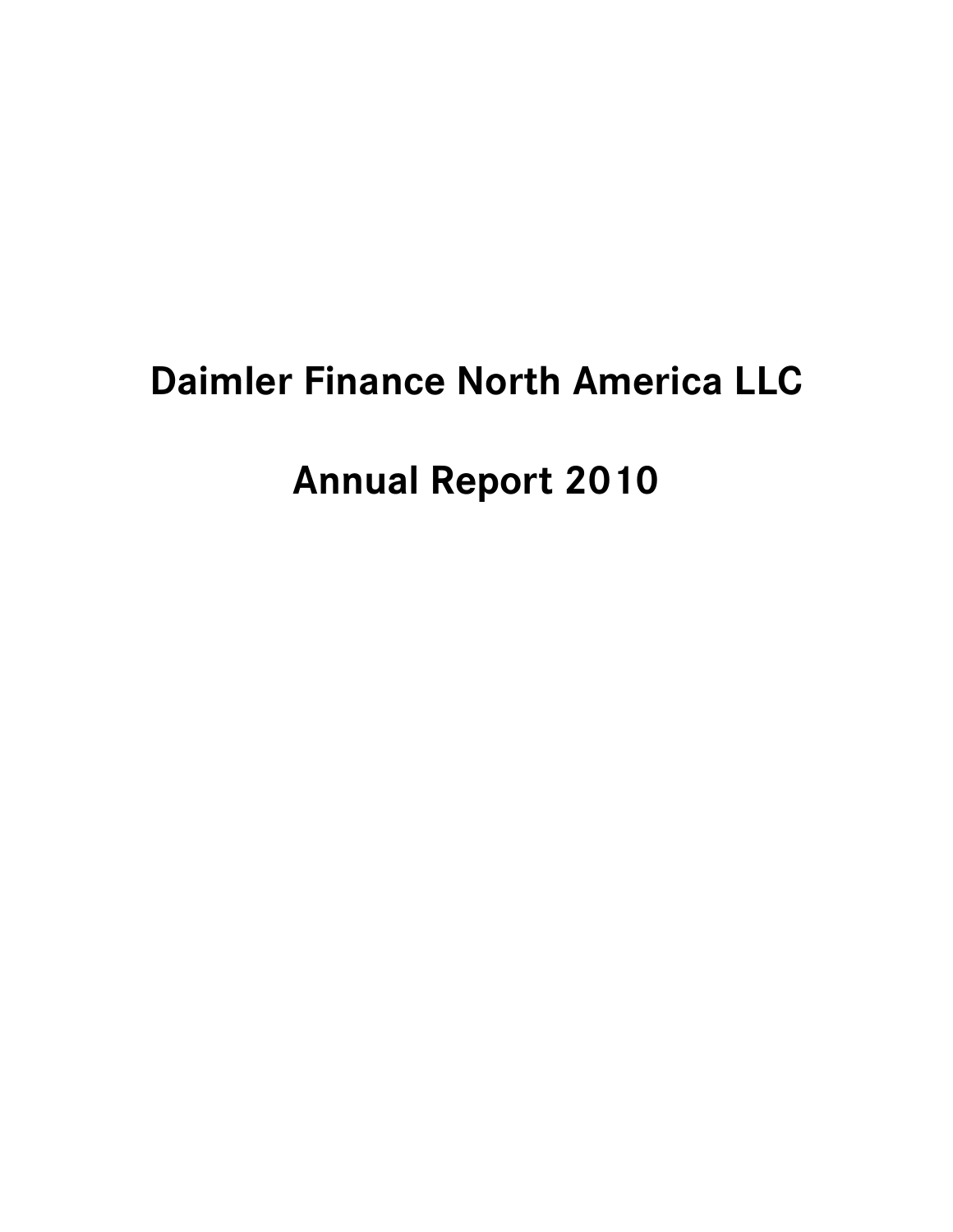## **Table of Contents**

| $\blacksquare$ 1. |  |
|-------------------|--|
| 2.                |  |
| 3.                |  |
| 4.                |  |
| 5.                |  |
| 6.                |  |
| 7.                |  |
|                   |  |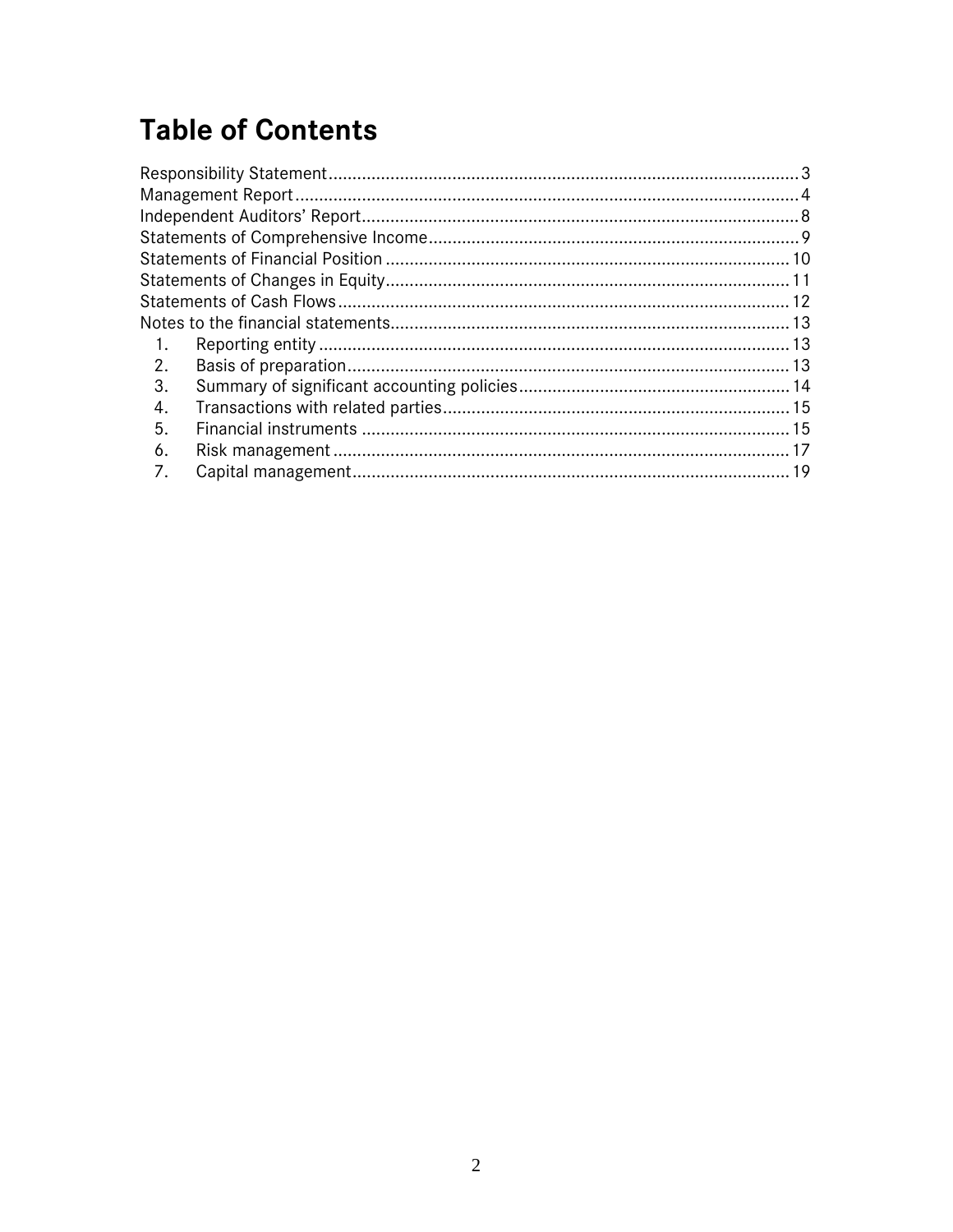## Responsibility Statement

To the best of our knowledge, and in accordance with the applicable reporting principles, the financial statements of Daimler Finance North America LLC provide a true and fair view of the assets, liabilities, financial position and profit or loss of the company, and the company's management report provides a fair review of the development and performance of the business and the position of the company, together with a description of the principal opportunities and risks associated with the expected development of the company.

Montvale, March 28, 2011

Ruben Simmons Sandro Ringeling

'ingelee

**President & CEO** Chief Accounting Officer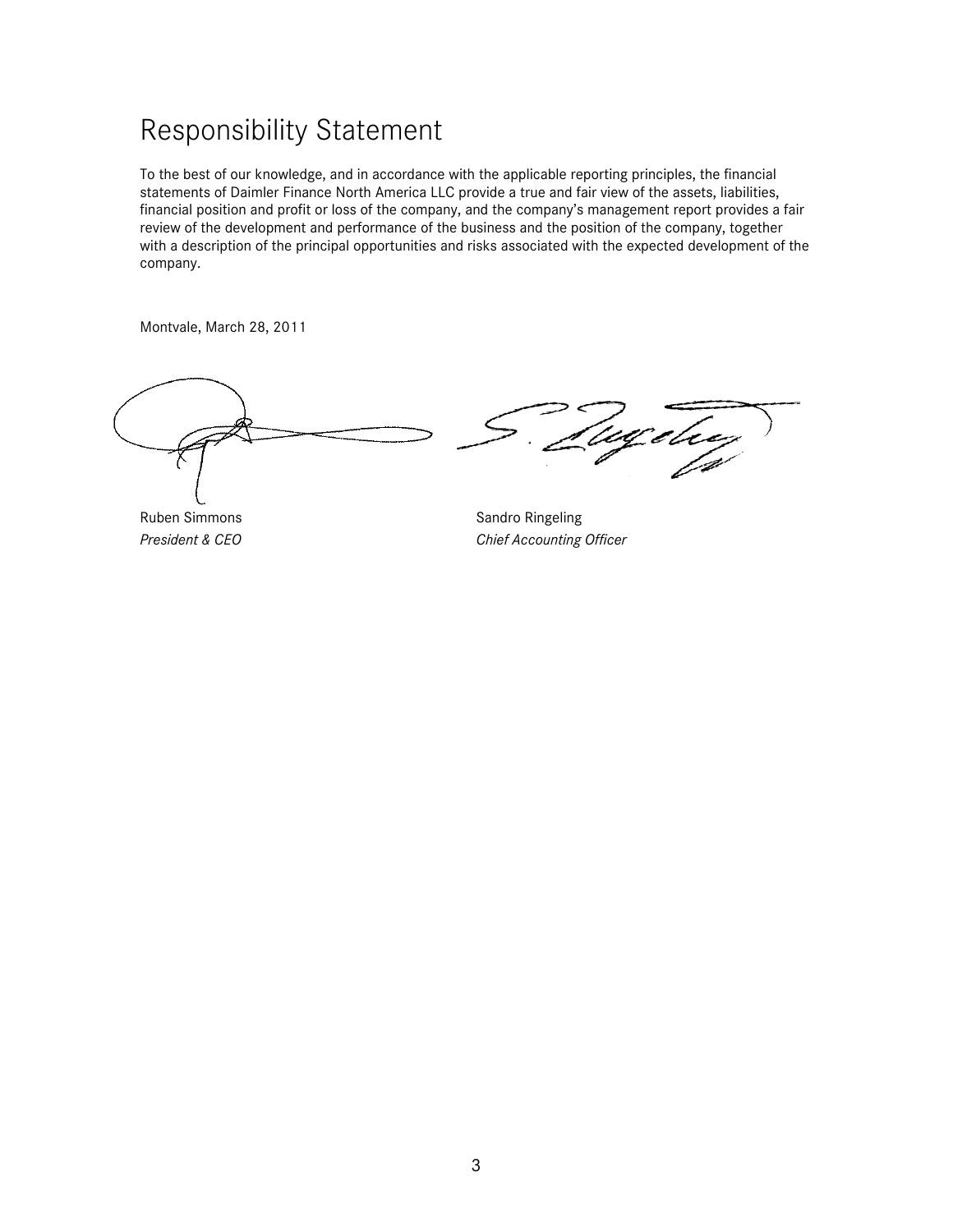## Management Report

### **General**

Daimler Finance North America LLC ("DFNA" or the "Company") is a wholly-owned subsidiary of Daimler North America Corporation ("DNA"), which is in turn a wholly-owned subsidiary of Daimler AG ("DAG" or "Daimler").

DFNA accesses U.S. and foreign capital markets to raise funds, which it lends to DNA through a consolidated funding and cash management system. As such, it has relationships with other subsidiaries of DAG. DAG issued full and unconditional guarantees for DFNA's obligations incurred under its outstanding notes and bonds programs. DFNA and DNA entered into an intercompany loan agreement which is intended to mirror DFNA's external borrowings such that interest expense with third parties is offset by corresponding interest income from DNA.

On April 2, 2009, DFNA and DNA entered into an agreement through which DFNA replaces DNA as the issuer of notes established under a multi-currency euro medium term note program. As a result, DFNA assumed notes with a nominal amount of Euro 9.5 billion that were previously issued by DNA under that program. DFNA's obligations under the program are fully and unconditionally guaranteed by its ultimate parent company, DAG.

This document contains forward looking statements that reflect our current views about future events. Words such as "anticipate," "assume," "believe," "estimate," "expect," "intend," "may," "plan," "project," "should" and similar expressions are used to identify forward-looking statements. These statements are subject to many risks and uncertainties, including:

- a slowdown in the recovery of the global economy or a renewed deterioration of global economic conditions, in particular a renewed decline of consumer demand and investment activity in the United States;
- a renewed worsening of the situation in the credit and financial markets, which could result in an increase in borrowing costs or limit our funding flexibility;
- changes in currency exchange rates and interest rates;
- changes in laws, regulations and government policies that may affect the company or any of its sister companies; and
- the business outlook of the Company's sister companies in the United States, which may affect the funding requirements of these companies in the automotive and financial services businesses.

The following discussion should be read in conjunction with the Company's financial statements as of and for the years ended December 31, 2010 and 2009, which were prepared using International Financial Reporting Standards (IFRS) as issued by the International Accounting Standards Board (IASB). Note 3 to the financial statements provides an overview of the Company's significant accounting policies.

The percentages in the following discussion were computed using exact dollar amounts and numbers. Some of those percentages may, therefore, not reflect the ratio between the rounded amounts presented below.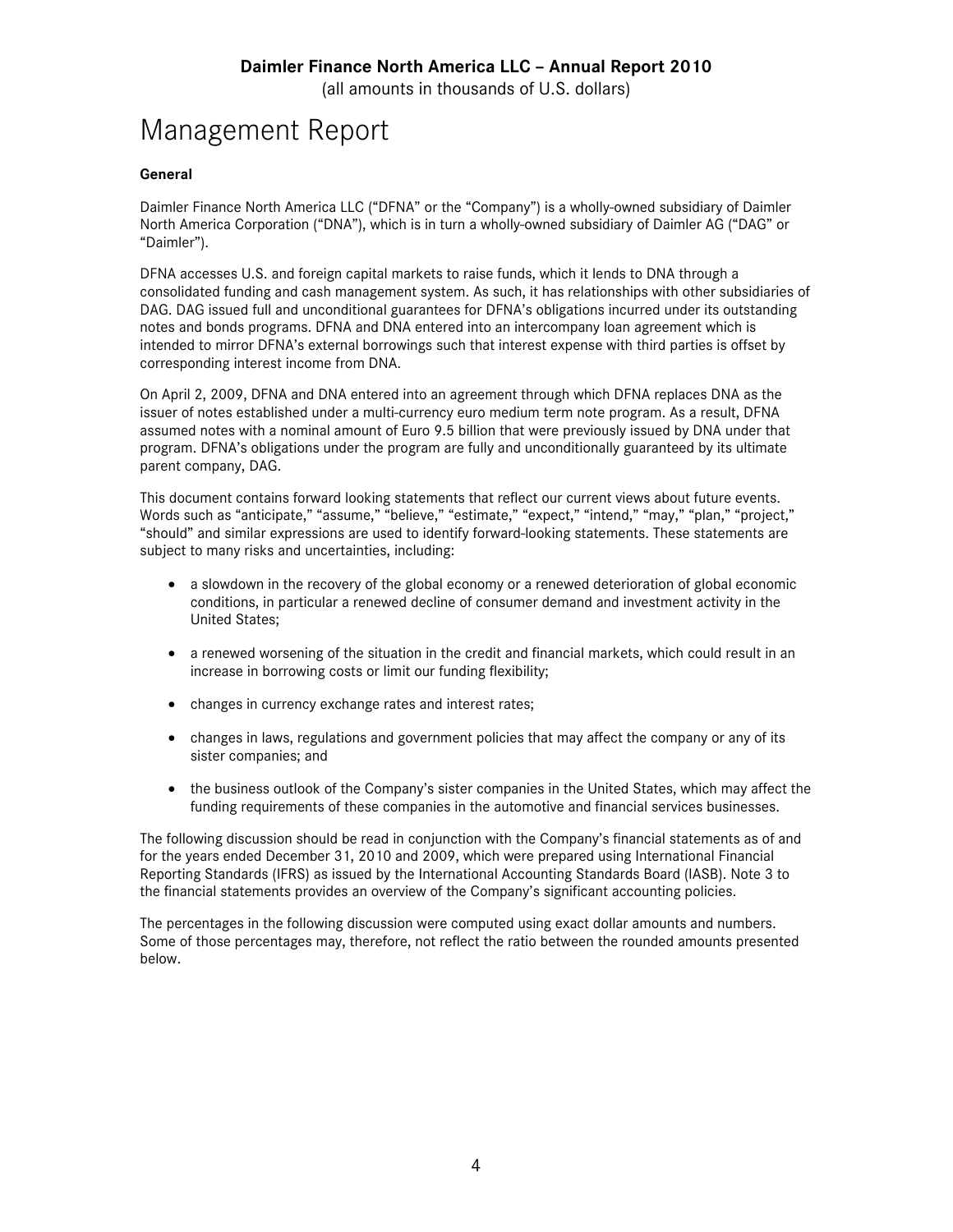(all amounts in thousands of U.S. dollars)

### **Earnings**

#### *Interest Income*

Interest income was \$976,728 in 2010 compared to \$1,370,758 in 2009, a 29% decrease, due to maturities of intercompany loans with DNA.

#### *Interest Expense*

Interest expense was \$976,278 in 2010 compared to \$1,370,758 in 2009, a 29% decrease, due to repayments of notes and bonds in 2010.

#### *Other financial income (expense), net*

Other financial income (expense), net was zero for both 2010 and 2009, as foreign exchange gains and losses resulting from the valuation of the notes and bonds payable were offset by corresponding gains and losses on the receivables from DNA, which mirror the development of the notes and bonds payable.

#### *Guarantee Fees*

Guarantee fees charged by DAG were \$13,139 in 2010, compared to \$19,529 in 2009, as the Company held fewer notes and bonds in 2010 than in 2009.

#### *Administrative Expenses*

Administrative expenses were \$432 and \$1,068 for 2010 and 2009, respectively.

#### *Reimbursement of Expenses from DNA*

DFNA and DNA are parties to an agreement where DNA reimburses DFNA for any and all expenses incurred in connection with the administration of DFNA's notes program. The reimbursement of expenses from DNA amounted to \$13,571 in 2010 and \$20,597 in 2009.

#### *Net Income*

Net income was zero in both 2010 and 2009.

#### **Financial Position**

Total assets were \$14,240,968 at December 31, 2010 compared to \$22,762,246 at December 31, 2009, a decrease of \$8,521,278 or 37%. The decrease was due to repayment of notes and bonds, which decreased receivables from DNA accordingly.

Total liabilities also decreased, from \$22,762,246 at December 31, 2009 to \$14,240,968 at December 31, 2010, reflecting the repayment of notes and bonds.

#### **Liquidity and Capital Resources**

In the ordinary course of business, the Company issues notes and bonds in the US and foreign capital markets the proceeds of which are lent to DNA. In 2009, \$493,104 new notes and bonds were issued, while there were no new issuances in 2010. The Company had neither cash nor cash equivalents as of December 31, 2010 and 2009.

#### **Risk Report**

Many factors could directly and indirectly, through the close affiliation with DAG's affiliated companies, affect the Company's business, financial condition, and cash flows. The results of operations would not be affected due to the existing reimbursement agreements with DNA. The principal risks are described below.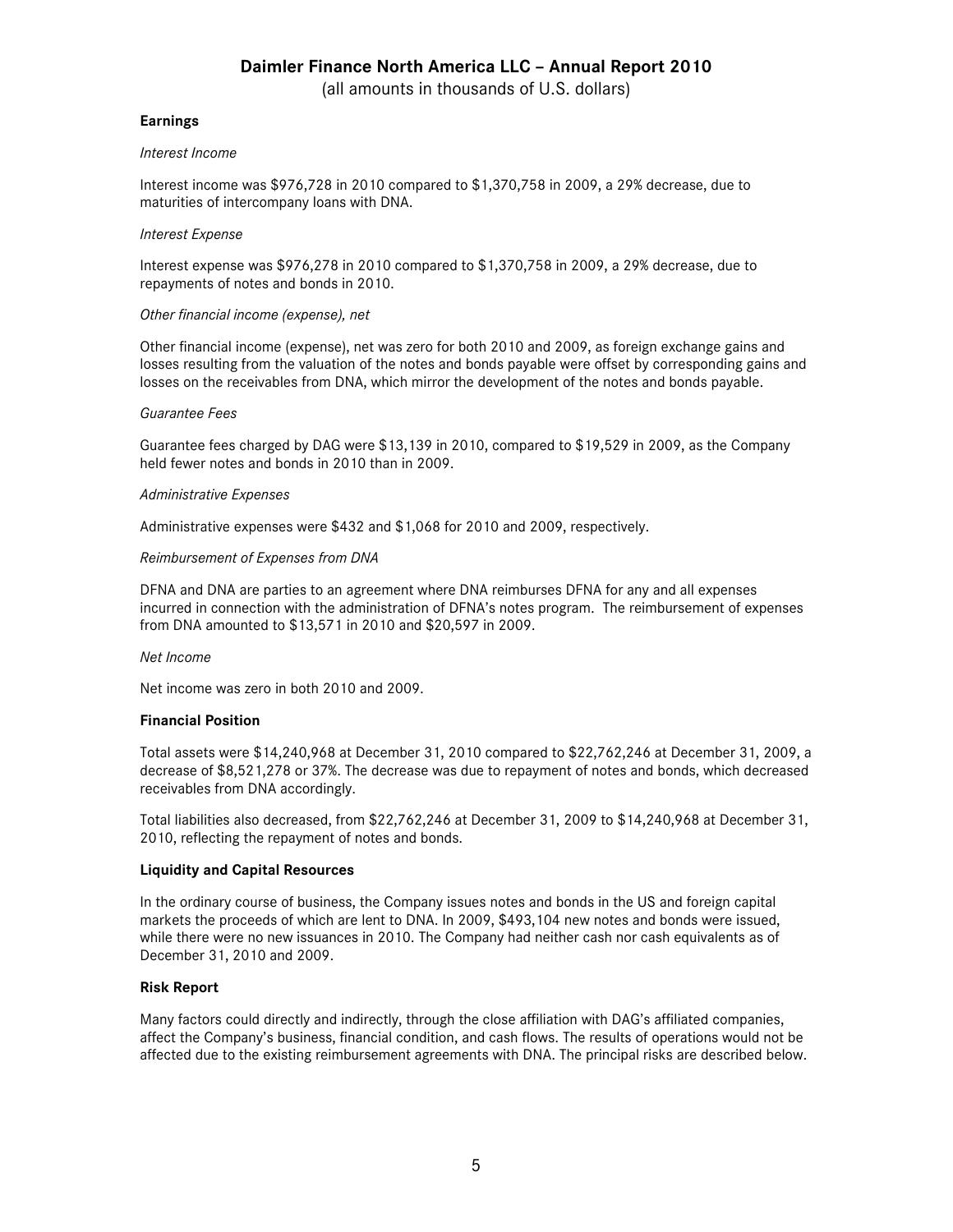(all amounts in thousands of U.S. dollars)

#### *Economic Risks*

A renewed financial turbulence (including currency risks) in the world economy, the further exacerbation of public authorities' debt problems, high price volatility in raw-material markets, nascent protectionism and the possible destabilizing effects of a too expansive monetary policy could have significant adverse effects on the Daimler business in the US and, as a result, on the future financial position of the Company. If the unusually high unemployment situation in the US does not improve a little or actually gets worse, private consumption will decrease enormously. Insufficient lending in the US, which is not unlikely despite the sharp increase in the money supply, would cause a reduction in investment activity which needs to recover before there is a sustained improvement in the labor market.

#### *Industry Risks*

Overcapacity and intense price competition in the automotive industry could force the Daimler companies in the United States, which are financed by DFNA, to decrease production, reduce capacity or increase sales incentives, each of which would be costly and would indirectly affect the financial position of the Company significantly.

In addition, the financial services that Daimler offers in connection with the sale of vehicles involve several risks. These include the potential inability to recover the investments in leased vehicles or to collect the sales financing receivables if the resale prices of the vehicles securing these receivables fall short of the carrying value, which may lead to additional funding requirements through DFNA.

#### *Financial Risks*

Changes in interest rates may have substantial adverse effects on the Company's cash flows. Adverse effects may also arise from downgrades of the long-term debt ratings of the Company's ultimate parent company, Daimler AG, and the ability of the Company to issue debt in the U.S. and European markets. Lower demand for the Company's debt instruments could increase the borrowing costs or otherwise limit DFNA's ability to fund the Daimler operations in the United States.

Note 6 to the Company's financial statements describes the risk management strategies employed by the Company to address such risks.

If any of these risks and uncertainties materialize, or if the assumptions underlying any of our forwardlooking statements prove incorrect, then our actual results may be materially different from those we express or imply by such statements. We do not intend or assume any obligation to update these forwardlooking statements. Any forward looking statement speaks only as of the date on which it is made.

#### **Corporate Governance**

#### *Corporate bodies*

As of December 31, 2010, the Company had eight officers and a board of directors which comprised three members. With this segregation, the officers are responsible for managing the day to day operations of the Company while the board of directors advises and monitors the officers.

#### *Compliance*

As part of the Daimler organization, the Company has applied all compliance principles the Daimler AG Board of Management has set including an Integrity Code. This Integrity Code is a set of guidelines for behavior, which has been in effect since 1999 and was revised in 2003, defining a binding framework for the actions of all employees worldwide. Among other things, the guidelines define correct behavior in international business and in any cases of conflicts of interest, questions of equal treatment, proscription of corruption, the role of internal control systems and the duty to comply with applicable law as well as other internal and external regulations.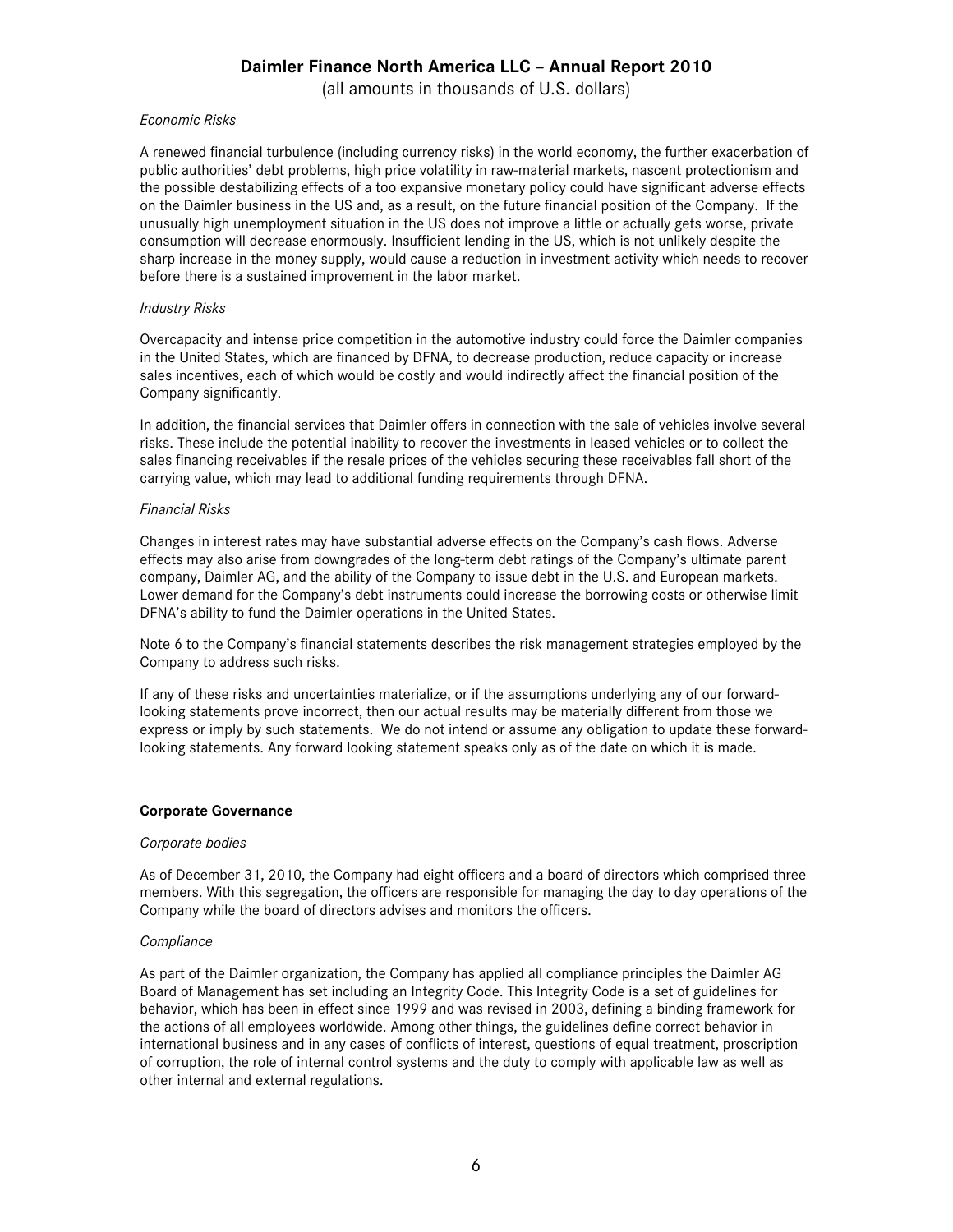(all amounts in thousands of U.S. dollars)

#### *Risk management and internal control*

The risk management system is one component of the overall planning, controlling and reporting process. Its goal is to enable the Company's management to recognize significant risks at an early stage and to initiate appropriate countermeasures in a timely manner (see note 6).

The officers of the Company are responsible for establishing and maintaining adequate internal control over financial reporting. Internal control over financial reporting is defined as a process designed to provide reasonable assurance regarding the reliability of financial reporting and the preparation of financial statements for external purposes in accordance with International Financial Reporting Standards (IFRS) and includes those policies and procedures that (1) pertain to the maintenance of records that in reasonable detail accurately and fairly reflect the transactions and dispositions of the assets of the Company; (2) provide reasonable assurance that transactions are recorded as necessary to permit preparation of financial statements in accordance with IFRS, and that receipts and expenditures of the Company are being made only in accordance with authorizations of management and directors of the Company; and (3) provide reasonable assurance regarding prevention or timely detection of unauthorized acquisition, use or disposition of the Company's assets that could have a material effect on the financial statements.

#### *Accounting principles*

The financial statements of the Company are prepared in accordance with IFRS. Details of the IFRS are provided in this annual report in the notes to the financial statements (see note 2).

#### **Outlook**

We expect net profit and equity to be zero in 2011. This expectation is based on the assumption of a stable economic development and continuation of the Company's business model.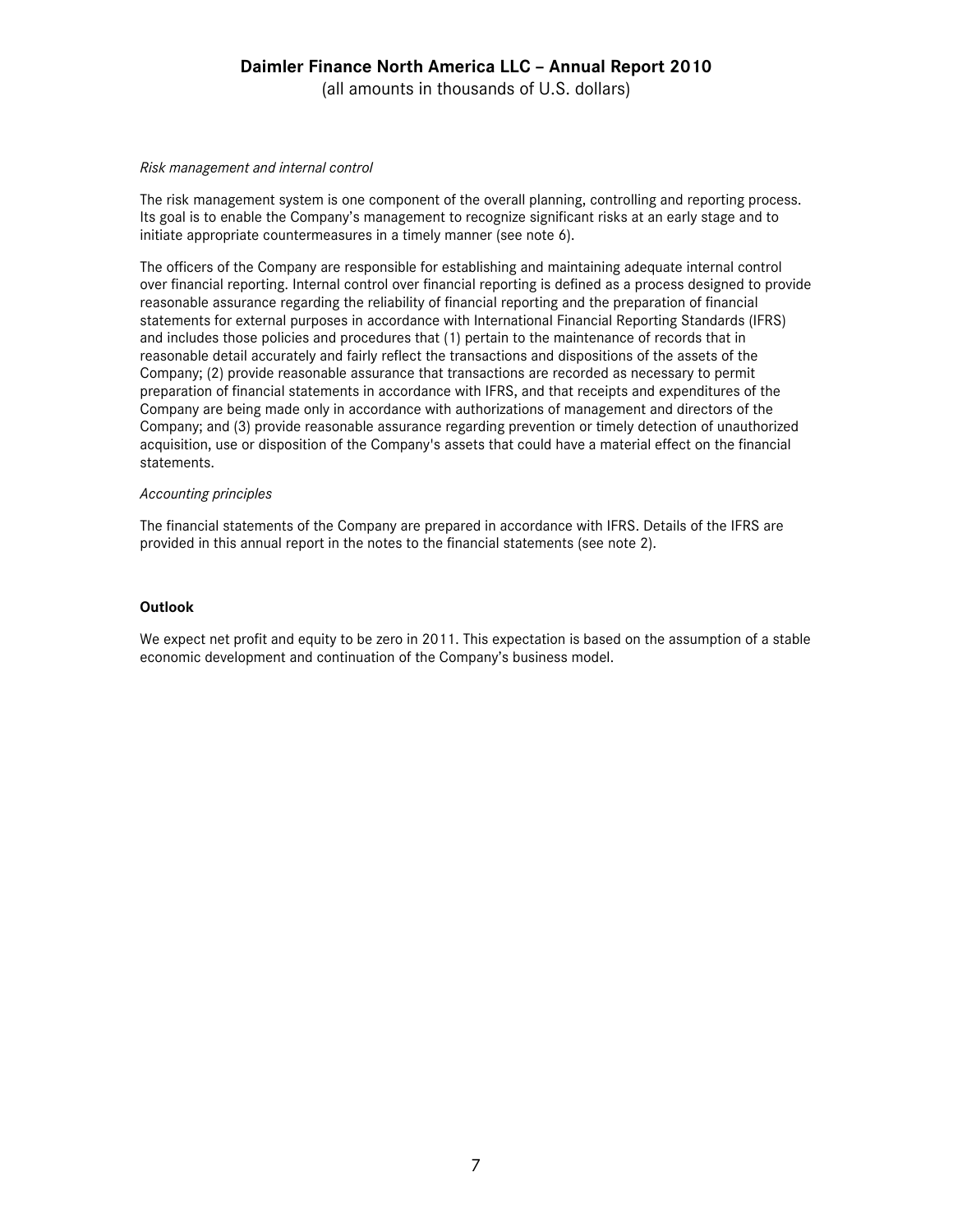

**KPMG LLP** 345 Park Avenue New York, NY 10154 Telephone 212 758 9700 212 758 9819 Fax www.us.kpmg.com Internet

### **Independent Auditors' Report**

The Board of Directors

Daimler Finance North America LLC:

We have audited the accompanying statements of financial position of Daimler Finance North America LLC (the "Company") as of December 31, 2010 and 2009 and the related statements of comprehensive income, changes in equity, and cash flows for the years then ended. These financial statements are the responsibility of the Company's management. Our responsibility is to express an opinion on these financial statements based on our audits.

We conducted our audits in accordance with auditing standards generally accepted in the United States of America. Those standards require that we plan and perform the audit to obtain reasonable assurance about whether the financial statements are free of material misstatement. An audit includes consideration of internal control over financial reporting as a basis for designing audit procedures that are appropriate in the circumstances, but not for the purpose of expressing an opinion on the effectiveness of the Company's internal control over financial reporting. Accordingly, we express no such opinion. An audit also includes examining, on a test basis, evidence supporting the amounts and disclosures in the financial statements, assessing the accounting principles used and significant estimates made by management, as well as evaluating the overall financial statement presentation. We believe that our audits provide a reasonable basis for our opinion.

In our opinion, the financial statements referred to above present fairly, in all material respects, the financial position of Daimler Finance North America LLC as of December 31, 2010 and 2009, and the results of its operations and its cash flows for the years then ended in conformity with International Financial Reporting Standards as issued by the International Accounting Standards Board.

KPMG LLP

March 28, 2011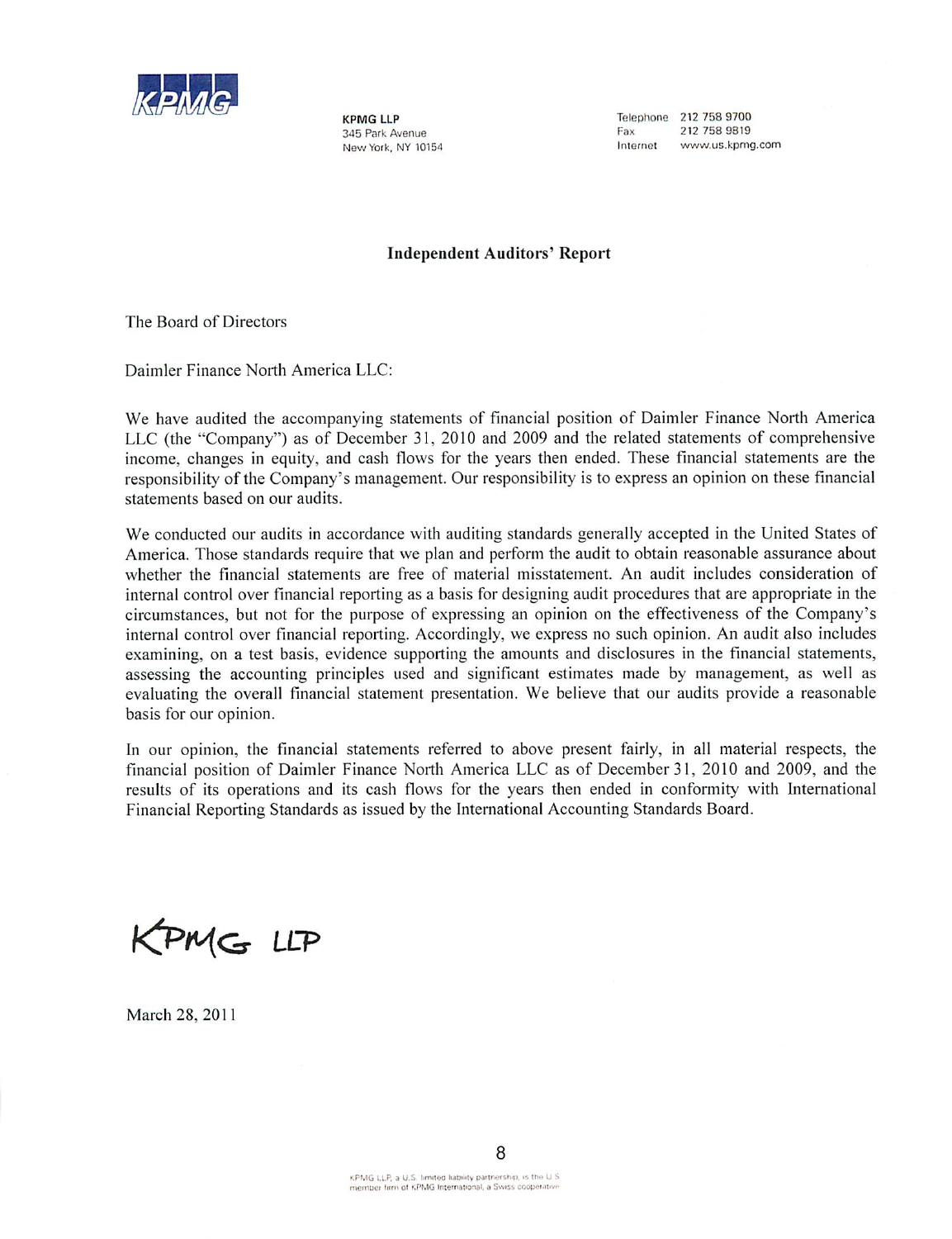## Statements of Comprehensive Income

|                                       |             | Year ended December 31, |               |  |
|---------------------------------------|-------------|-------------------------|---------------|--|
|                                       | <b>Note</b> | 2010                    | 2009          |  |
| Interest income - DNA                 |             | 976,728                 | 1,370,758     |  |
| Interest expense – third parties      |             | (976, 728)              | (1, 370, 758) |  |
| Net interest income                   |             |                         |               |  |
|                                       |             |                         |               |  |
| Other financial income (expense), net | 3           |                         |               |  |
| Guarantee fees - DAG                  | 4           | (13, 139)               | (19,529)      |  |
| Administrative expenses               | 4           | (432)                   | (1,068)       |  |
| Reimbursement of expenses from DNA    | 4           | 13,571                  | 20,597        |  |
| <b>Net income</b>                     |             |                         |               |  |
| <b>Total comprehensive income</b>     |             |                         |               |  |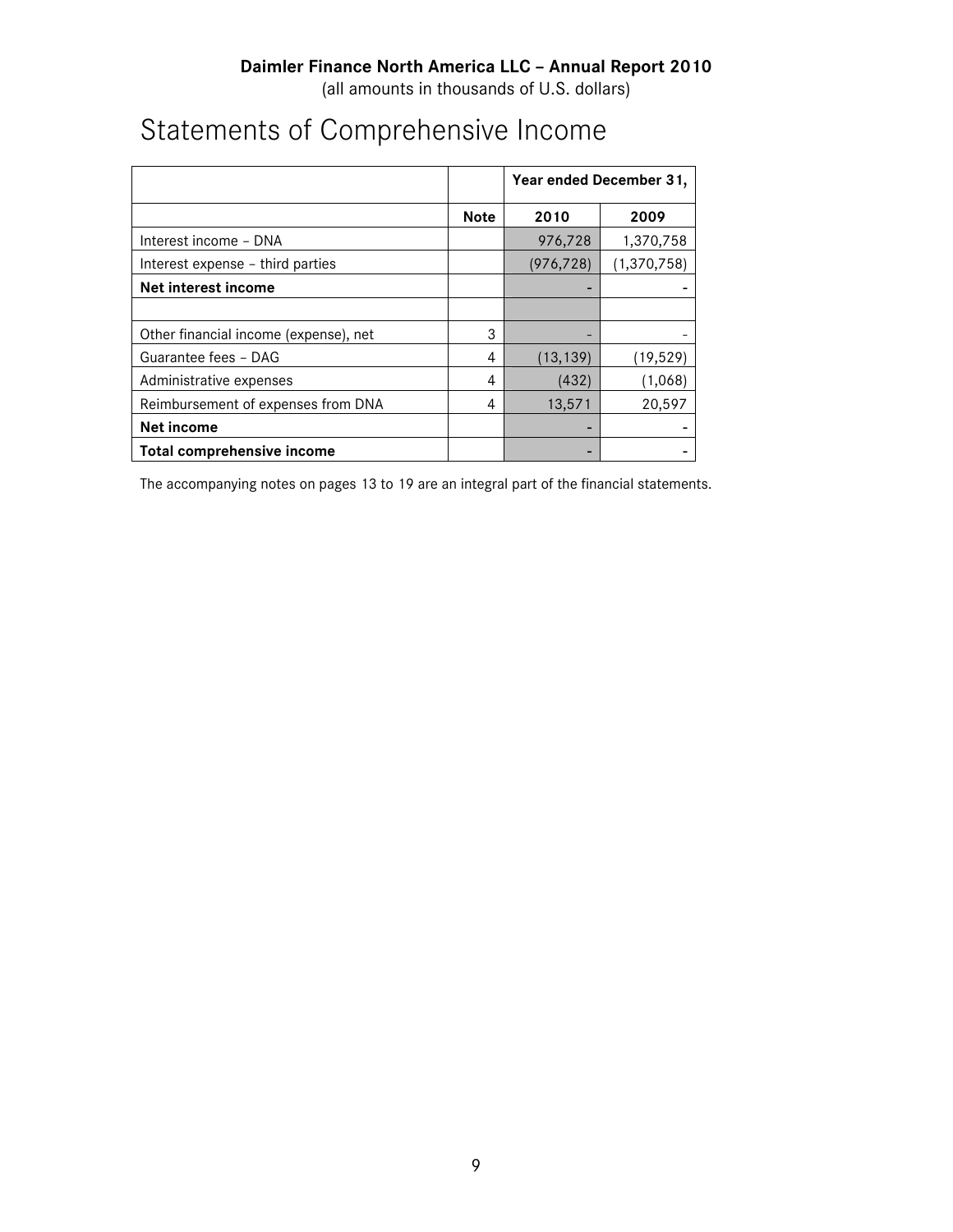## Statements of Financial Position

|                                      |                | December 31, |            |  |
|--------------------------------------|----------------|--------------|------------|--|
|                                      | <b>Note</b>    | 2010         | 2009       |  |
| Assets                               |                |              |            |  |
| Receivables from DNA                 | $\overline{4}$ | 7,745,095    | 14,218,498 |  |
| <b>Total non-current assets</b>      |                | 7,745,095    | 14,218,498 |  |
| Receivables from DNA                 | 4              | 6,158,167    | 8,038,207  |  |
| Accrued interest income from DNA     | 5              | 337,706      | 505,541    |  |
| <b>Total current assets</b>          |                | 6,495,873    | 8,543,748  |  |
| <b>Total assets</b>                  |                | 14,240,968   | 22,762,246 |  |
|                                      |                |              |            |  |
| <b>Equity and liabilities</b>        |                |              |            |  |
| <b>Total equity</b>                  |                |              |            |  |
| Notes and bonds payable              | 5              | 7,745,095    | 14,218,498 |  |
| <b>Total non-current liabilities</b> |                | 7,745,095    | 14,218,498 |  |
| Payables to related parties          | 4              | 11,359       | 12,291     |  |
| Notes and bonds payable              | 5              | 6,146,808    | 8,025,916  |  |
| Accrued interest expense             | 5              | 337,706      | 505,541    |  |
| <b>Total current liabilities</b>     |                | 6,495,873    | 8,543,748  |  |
| <b>Total liabilities</b>             |                | 14,240,968   | 22,762,246 |  |
| <b>Total equity and liabilities</b>  |                | 14,240,968   | 22,762,246 |  |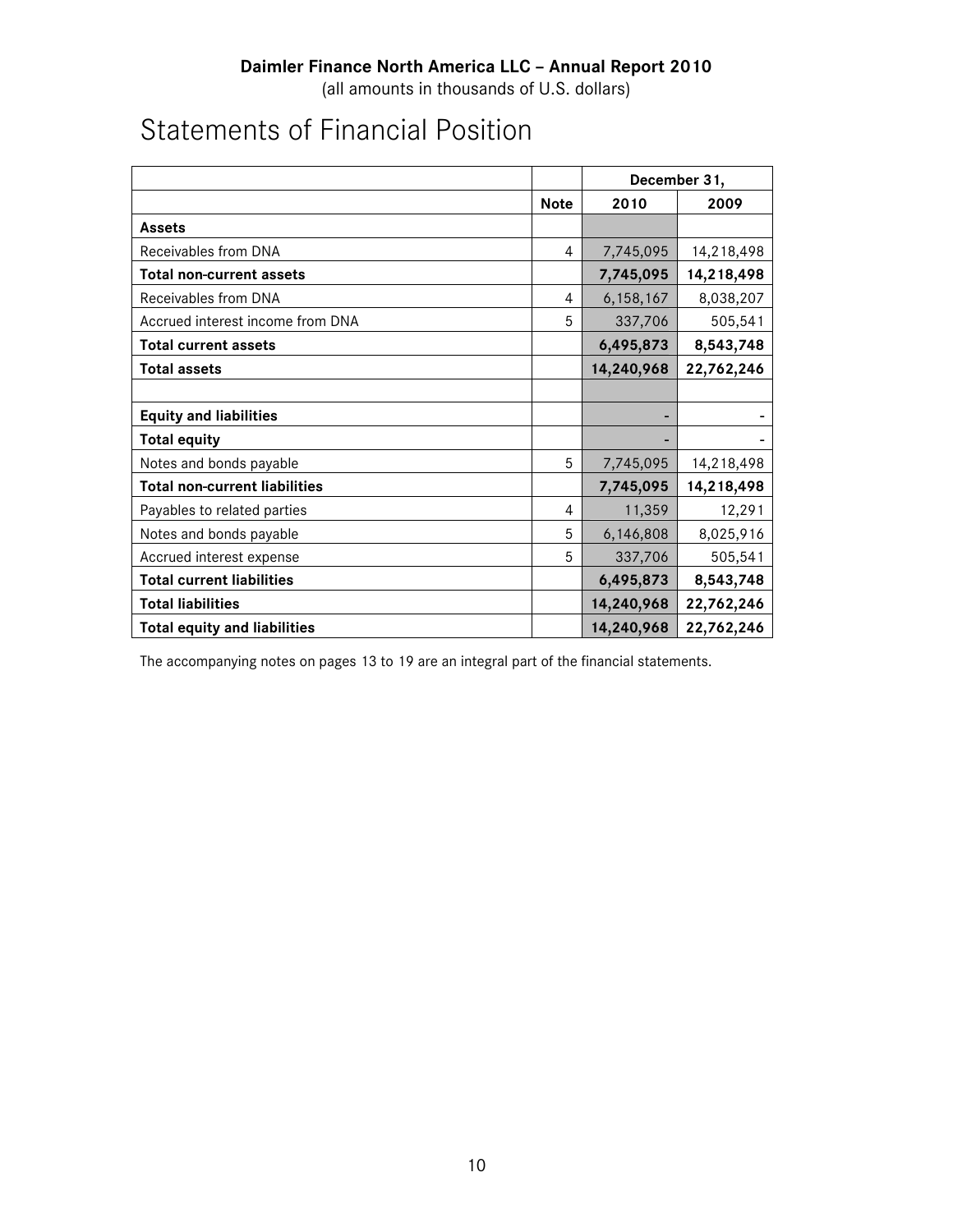(all amounts in thousands of U.S. dollars)

## Statements of Changes in Equity

|                                                           | Member's<br>Investment | <b>Retained</b><br><b>Earnings</b> | <b>Other</b><br><b>Reserves</b> | Total<br><b>Equity</b> |
|-----------------------------------------------------------|------------------------|------------------------------------|---------------------------------|------------------------|
| Balance at January 1, 2009                                |                        |                                    |                                 |                        |
| Net income                                                |                        |                                    |                                 |                        |
| <b>Total comprehensive income</b>                         |                        |                                    |                                 |                        |
| Transactions with owners directly<br>recognized in equity |                        |                                    |                                 |                        |
| Balance at December 31, 2009                              |                        |                                    |                                 |                        |
| Net income                                                |                        |                                    |                                 |                        |
| <b>Total comprehensive income</b>                         |                        |                                    |                                 |                        |
| Transactions with owners directly<br>recognized in equity |                        |                                    |                                 |                        |
| Balance at December 31, 2010                              |                        |                                    |                                 |                        |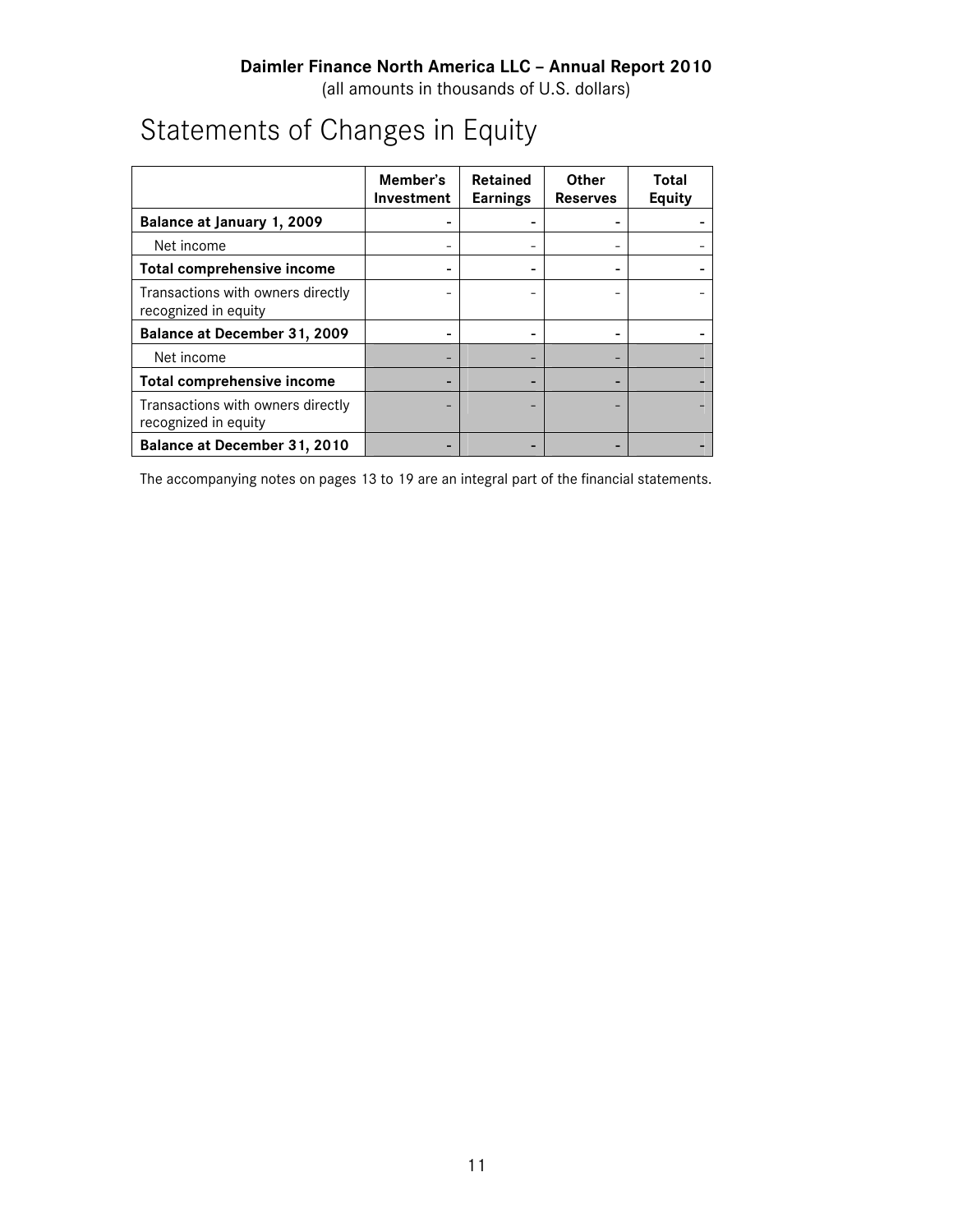(all amounts in thousands of U.S. dollars)

## Statements of Cash Flows

|                                                          |             | Year ended December 31, |                |  |
|----------------------------------------------------------|-------------|-------------------------|----------------|--|
|                                                          | <b>Note</b> | 2010                    | 2009           |  |
| Net income                                               |             |                         |                |  |
| Net decrease in receivables from DNA                     | 4           | 7,607,547               | 9,654,659      |  |
| Net decrease in payables to related parties              | 4           | (932)                   | (13, 637)      |  |
| Cash provided by operating activities <sup>1</sup>       |             | 7,606,615               | 9,641,022      |  |
| Cash provided by investing activities                    |             |                         |                |  |
| Repayments of notes and bonds payable                    | 5           | (7,606,615)             | (10, 134, 125) |  |
| Issuances of notes and bonds payable                     | 5           |                         | 493,103        |  |
| Cash used in financing activities <sup>1</sup>           |             | (7,606,615)             | (9,641,022)    |  |
| Net increase (decrease) in cash and cash equivalents     |             |                         |                |  |
| Cash and cash equivalents at the beginning of the period |             |                         |                |  |
| Cash and cash equivalents at the end of the period       |             |                         |                |  |
|                                                          |             |                         |                |  |
| Supplemental information <sup>2</sup> :                  |             |                         |                |  |
| Interest paid                                            |             | (1, 144, 563)           | (1, 163, 711)  |  |
| Interest received                                        |             | 1,144,563               | 1,163,711      |  |

1 On April 2, 2009, DFNA assumed notes with a nominal amount of Euro 9.500,000 (\$12,614,588) that were previously issued by DNA. DFNA has reimbursement agreements with DNA for intercompany loan agreements that are intended to mirror these external borrowings. These were non-cash transactions.

2 All cash flows from interest are included in cash provided by operating activities. The Company does not have any cash flows from income taxes.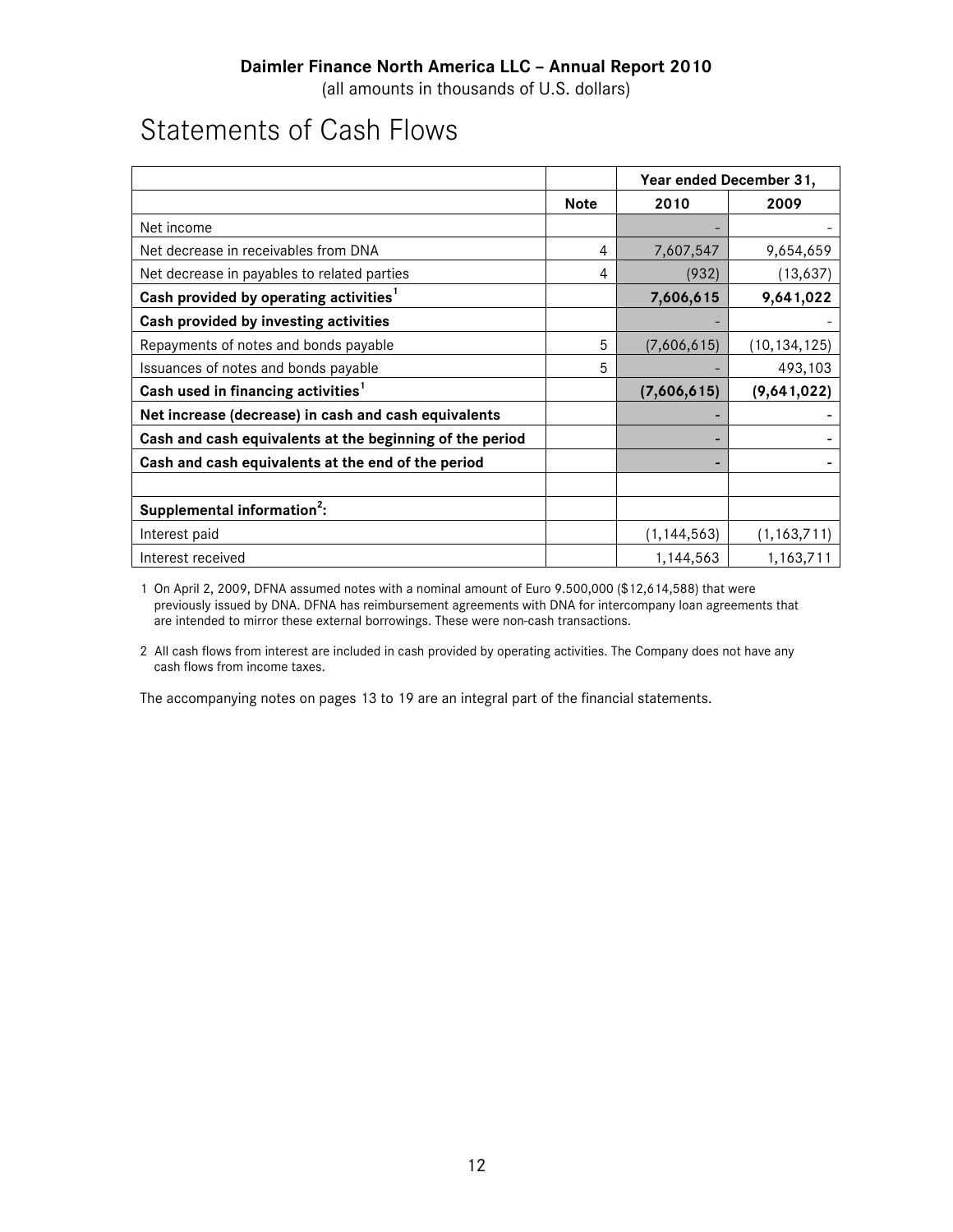## Notes to the financial statements

## **1. Reporting entity**

Daimler Finance North America LLC ("DFNA" or the "Company") is a limited liability company organized under the laws of Delaware. The Company is a wholly-owned subsidiary of Daimler North America Corporation ("DNA"), which is in turn a wholly-owned subsidiary of Daimler AG ("DAG"). Its registered office is located at 1209 Orange Street, Wilmington, Delaware 19801, USA.

DFNA accesses U.S. and foreign capital markets to raise funds, which it lends to DNA through a consolidated funding and cash management system.

In the event of non-payment by DFNA, DAG irrevocably and unconditionally guarantees the bondholders the payment of the amounts corresponding to the principal of, and interest on the respective notes and bonds as they become due. DFNA and DNA entered into intercompany loan agreements which are intended to mirror DFNA's external borrowings such that interest expense with third parties is offset by corresponding interest income from DNA.

## **2. Basis of preparation**

## **(a) Statement of compliance**

The financial statements have been prepared in accordance with International Financial Reporting Standards ("IFRS") as issued by the International Accounting Standards Board ("IASB").

On March 28, 2011, the Board of Directors of DFNA authorized the financial statements for issue.

## **(b) Basis of measurement**

The financial statements have been prepared on the historical cost basis.

## **(c) Functional and presentation currency**

These financial statements are presented in U.S. dollars ("\$"), which is the Company's functional currency. The Company reports financial information in thousands of U.S. dollars, except where indicated otherwise.

## **(d) Presentation in the statement of financial position**

Presentation in the statement of financial position differentiates between current and non-current assets and liabilities. Assets and liabilities are classified as current if they mature within one year.

## **(e) Use of estimates and judgments**

The preparation of financial statements requires management to make judgments, estimates and assumptions that affect the application of accounting policies and the reported amounts of assets, liabilities, income and expenses. Actual results may differ from these estimates. Management's critical estimates relate to the fair values of the Company's notes and bonds payable and receivables from DNA. Refer to Note 5 for additional information.

Estimates and underlying assumptions are reviewed on an ongoing basis. Revisions to accounting estimates are recognized in the period in which the estimate is revised and are applied prospectively.

## **(f) IFRSs issued but not yet adopted**

In November 2009, the IASB published IFRS 9 "Financial Instruments" as part of its project of a revision of the accounting guidance for financial instruments. Requirements for financial liabilities were added to IFRS 9 in October 2010. The requirements for financial liabilities were carried forward unchanged from IAS 39, with the exception of certain changes to the fair value option for financial liabilities that address the consideration of own credit risk. The new standard provides guidance on the accounting of financial assets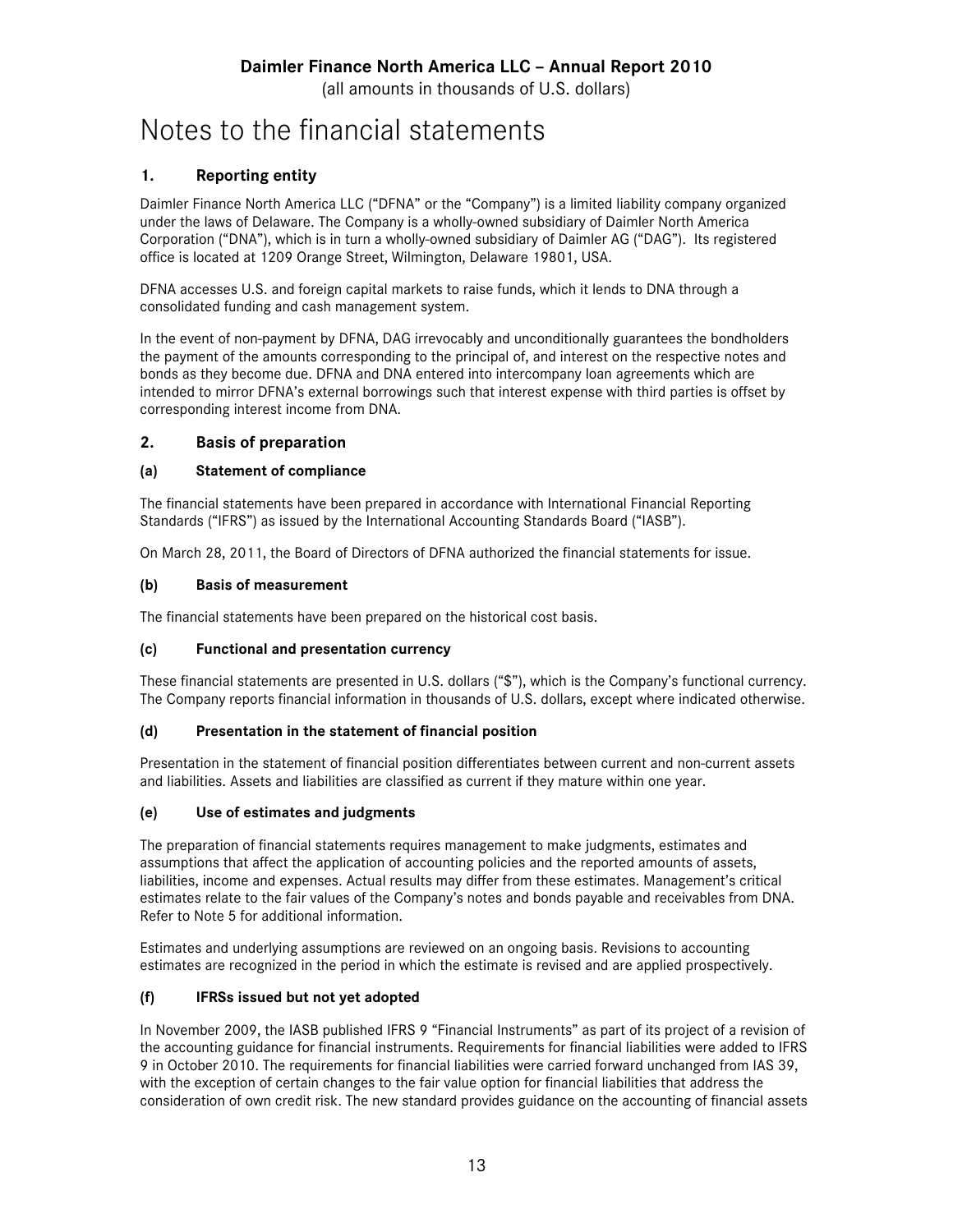(all amounts in thousands of U.S. dollars)

and financial liabilities as far as classification and measurement are concerned. The standard will be effective for annual periods beginning on or after January 1, 2013. Earlier application is permitted. DFNA will not early adopt IFRS 9 "Financial Instruments" for 2011. DFNA will determine the expected effects on the financial statements as the adoption date nears.

Other IFRSs issued but not required to be adopted are not expected to have significant influence on the Group's financial position, financial performance or cash flows.

## **3. Summary of significant accounting policies**

### **(a) Interest income and expense**

Interest income and expense are recognized in the statement of comprehensive income using the effective interest method. The effective interest rate is the rate that exactly discounts the estimated future cash payments or receipts through the expected life of the financial asset or liability (or, where appropriate, a shorter period) to the carrying amount of the financial asset or liability. When calculating the effective interest rate, the Company estimates future cash flows considering all contractual terms of the financial instrument except future credit losses.

### **(b) Foreign currency translation**

Transactions in foreign currencies are translated into U.S. dollars at the spot exchange rate prevailing at the date of the transaction. Monetary liabilities denominated in foreign currencies at the reporting date are retranslated into U.S. dollars at the spot exchange rate at that date. Since the Company's receivables from DNA are intended to mirror its external borrowings, any resulting gains or losses on the notes and bonds payable are offset by the corresponding gains and losses on the receivables. The gains and losses from such remeasurement are recognized in the statement of comprehensive income in the line "other financial income (expense), net" and offset to zero.

#### **(c) Income taxes**

The Company is a single member limited liability company. As such, the Company is not a taxable entity for federal and state income tax purposes. Rather, taxable income or loss is included in its member's federal and state income tax returns and any resulting income taxes are paid by the member.

### **(d) Transactions with related parties**

DFNA is wholly owned by DNA and indirectly by DAG. Transactions with related parties in the normal course of business are recorded at the agreed upon exchange amount. Financial receivables and payables with related parties are entered at prevailing market terms at the time of the transaction.

### **(e) Financial assets**

Financial assets consist of receivables from DNA, which arise from intercompany loans. These receivables are non-derivative financial assets with fixed or determinable payments that are not quoted in an active market. After initial recognition, they are subsequently carried at amortized cost using the effective interest method less any impairment losses, if necessary. Gains and losses are recognized in the statement of comprehensive income when the loans and receivables are derecognized or impaired. Interest effects on the application of the effective interest method are also recognized in profit or loss.

### **(f) Financial liabilities**

Financial liabilities include notes and bonds payable and accrued interest expense.

New notes and bonds issuances are recognized at fair value based on quoted prices on the day of issuance. After initial recognition, they are subsequently measured at amortized cost using the effective interest method.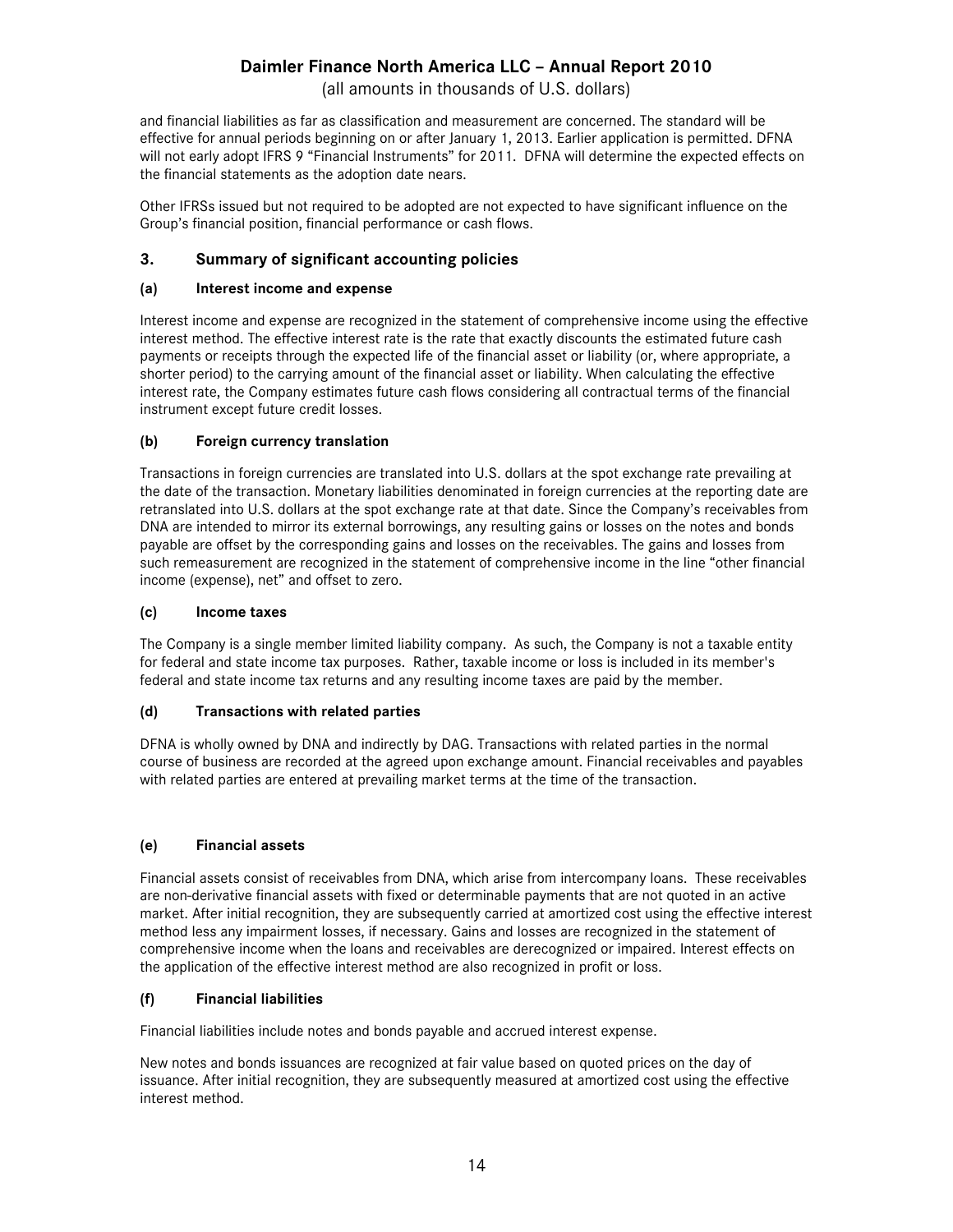(all amounts in thousands of U.S. dollars)

## **4. Transactions with related parties**

At December 31, 2010 and 2009, DFNA had receivables from DNA of \$13,903,262 and \$22,256,705, respectively.

The receivables from DNA bear interest at largely fixed rates ranging from 3.1% to 8.5%, with a weighted average interest rate of 6.1%. Interest income is recorded using the effective interest method. As of December 31, 2010, aggregate annual maturities of receivables from DNA were as follows:

| 2011   | 6,158,167  |
|--------|------------|
| 2012   | 2,498,810  |
| 2013   | 3,765,359  |
| > 2013 | 1,480,926  |
| Total  | 13,903,262 |

The following table sets forth amounts payable to related parties:

|                                           | December 31. |        |  |
|-------------------------------------------|--------------|--------|--|
|                                           | 2010         | 2009   |  |
| <b>DAG</b>                                | 11,190       | 7,260  |  |
| Daimler North America Finance Corporation | 169          | 5,031  |  |
| Total                                     | 11,359       | 12,291 |  |

DFNA is charged fees for the full and unconditional guarantees on its outstanding notes and bonds programs by DAG. These fees are calculated as a set percentage of the outstanding notes and bonds for any given year. These guarantee fees were \$13,139 and \$19,529 for the years ended December 31, 2010 and 2009, respectively.

The Company is charged for administrative overhead expenses by DNA. These expenses were \$432 and \$1,068 for the years ended December 31, 2010 and 2009, respectively, and are included in administrative expenses.

DFNA and DNA are also parties to agreements pursuant to which DNA reimburses DFNA for any and all expenses incurred in connection with the administration of DFNA's notes program. These reimbursements are recognized in income.

The authority and responsibility for planning, directing and controlling the activities of DFNA resides within DAG's Corporate Treasury department rather than with the directors of the entity. Accordingly, the company does not have key management personnel as defined in IAS 24, "Related Party Transactions." Certain directors of the Company participate in the Daimler AG employee share-based compensation plans.

## **5. Financial instruments**

### **(a) Carrying amounts and fair values of financial instruments**

The following table shows the carrying amounts and fair values of the Company's financial instruments by IAS 39 "Financial Instruments: Recognition and Measurement" measurement category. The fair value of a financial instrument is the amount for which an asset could be exchanged, or a liability settled, between knowledgeable, willing parties in an arm's length transaction. Given the varying influencing factors, the reported fair values can only be viewed as indicators of the prices that may actually be achieved on the market.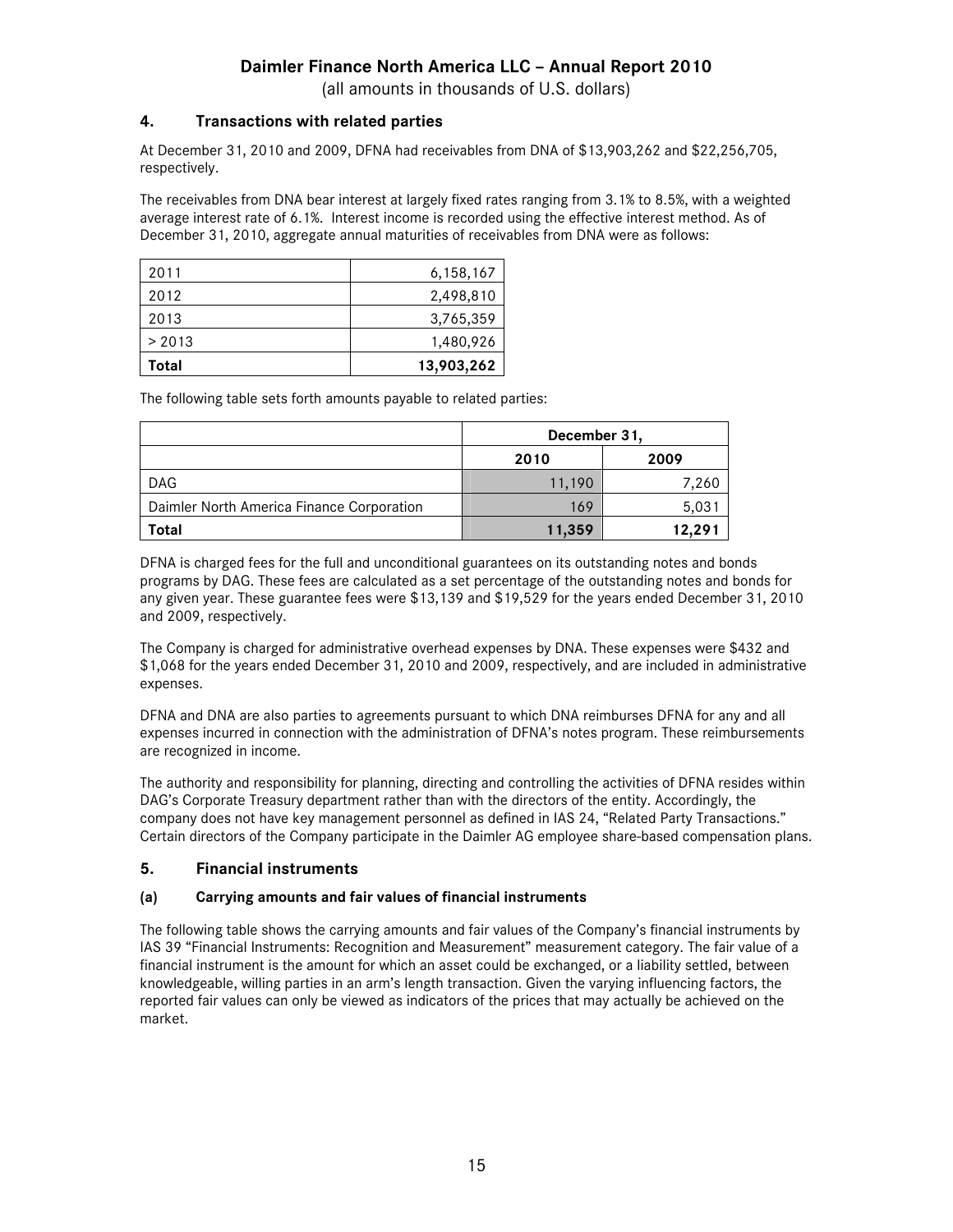|                                                  | December 31, 2010         |                   | December 31, 2009  |                   |  |
|--------------------------------------------------|---------------------------|-------------------|--------------------|-------------------|--|
|                                                  | <b>Carrying</b><br>amount | <b>Fair value</b> | Carrying<br>amount | <b>Fair value</b> |  |
| Loans and receivables                            |                           |                   |                    |                   |  |
| Receivables from DNA                             | 13,903,262                | 15,160,878        | 22,256,705         | 23,595,150        |  |
| Accrued interest income from DNA                 | 337,706                   | 337,706           | 505,541            | 505,541           |  |
| Total loans and receivables                      | 14,240,968                | 15,498,584        | 22,762,246         | 24,100,691        |  |
| <b>Total financial assets</b>                    | 14,240,968                | 15,498,584        | 22,762,246         | 24,100,691        |  |
| Financial liabilities at amortized cost          |                           |                   |                    |                   |  |
| Notes and bonds payable                          | 13,891,903                | 15, 149, 519      | 22,244,414         | 23,582,859        |  |
| Payables to related parties                      | 11,359                    | 11,359            | 12,291             | 12,291            |  |
| Accrued interest expense                         | 337,706                   | 337,706           | 505,541            | 505,541           |  |
| Total financial liabilities at amortized<br>cost | 14,240,968                | 15,498,584        | 22,762,246         | 24,100,691        |  |
| <b>Total financial liabilities</b>               | 14,240,968                | 15,498,584        | 22,762,246         | 24,100,691        |  |

The fair values of financial instruments were calculated on the basis of market information available at the balance sheet date using the methods and assumptions presented below. Due to the short nature of accrued interest income and interest expense and payables to related parties, management assumes that their fair values are equal to the carrying amounts.

## **Receivables from DNA**

DFNA intends to hold receivables from DNA to maturity. None of these receivables have been derecognized or are impaired, and the Company does not believe that these receivables are at risk of being impaired. The Company believes that the fair value of the receivables from DNA approximates the fair value of the external notes and bonds payable at December 31, 2010 and 2009, as the receivables from DNA are intended to mirror DFNA's external borrowings such that interest expense and debt maturities with third parties are offset by corresponding interest income and loan maturities from DNA.

## **Notes and bonds payable**

The fair values of bonds are calculated as the present values of the estimated future cash flows, using a discounted cash flow analysis based on market interest rates for similar types of instruments issued by other Daimler entities, which approximate quoted market prices. If the counterparty can request payment at different dates, the discounted cash flows are measured on the basis of the earliest date on which DFNA can be required to pay.

## **(b) Notes and bonds payable**

On April 2, 2009, DFNA and DNA entered into an agreement through which DFNA replaced DNA as the issuer of notes established under a multi-currency euro medium term note program. As a result, DFNA assumed notes with a nominal amount of Euro 9.5 billion that were previously issued by DNA under that program. DFNA's obligations under the program are fully and unconditionally guaranteed by its ultimate parent company, DAG.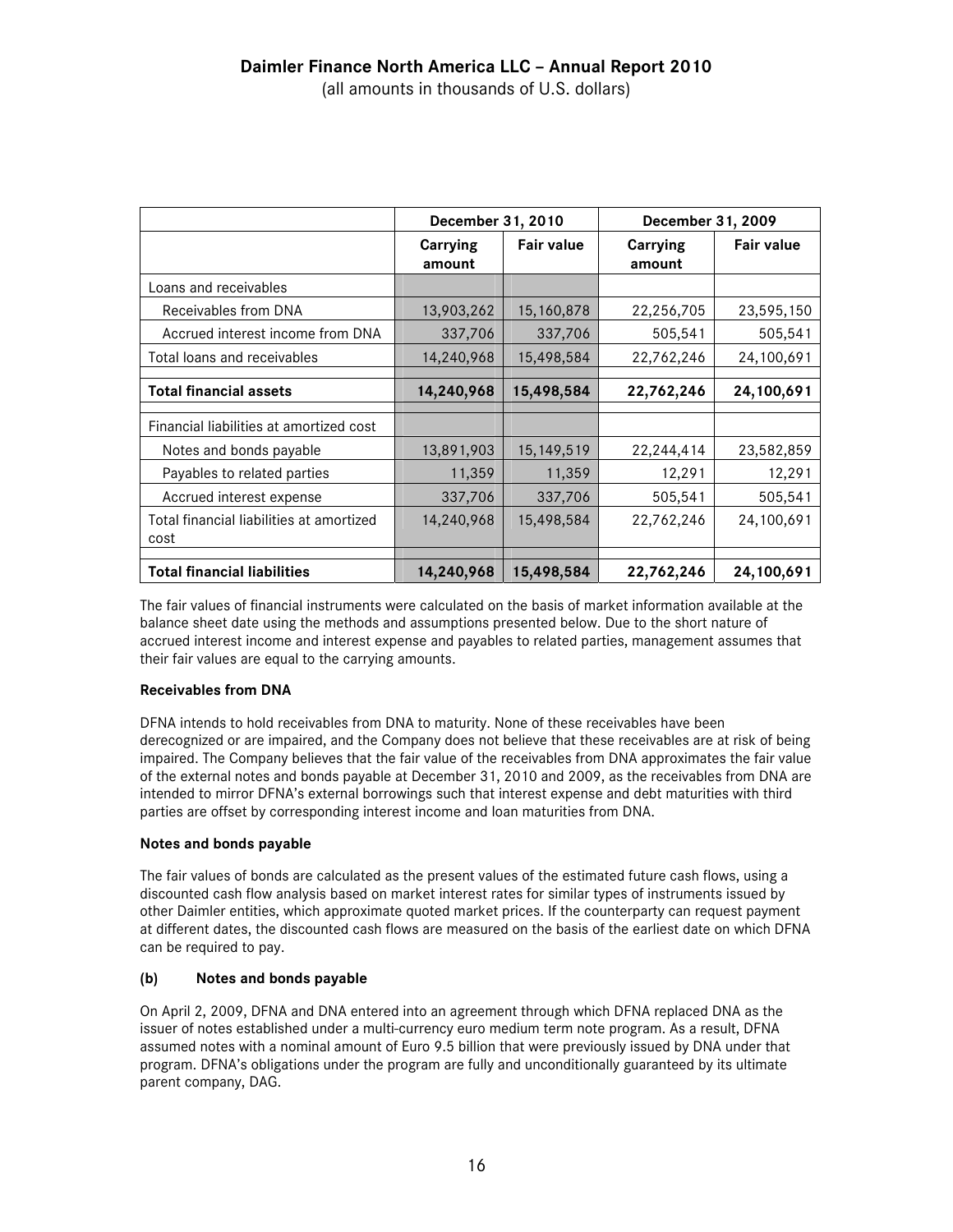(all amounts in thousands of U.S. dollars)

Contemporaneously, DFNA and DNA entered into an agreement according to which DNA reimburses DFNA for any and all fees incurred by DFNA in the course of the administration of the above program.

|                                                     | <b>Currency</b> | Nominal<br>interest<br>rate | Year of<br>maturity | <b>Face value</b> | <b>Carrying</b><br>amount |
|-----------------------------------------------------|-----------------|-----------------------------|---------------------|-------------------|---------------------------|
| Australian dollar - Euro Medium<br><b>Term Note</b> | <b>AUD</b>      | 7.000%                      | 2013                | 101,720           | 100,546                   |
| Euro Medium Term Notes                              |                 |                             |                     |                   |                           |
| Euro Medium Term Note                               | <b>EUR</b>      | 3.130%                      | 2011                | 200,430           | 200,427                   |
| Euro Medium Term Note                               | <b>EUR</b>      | 4.250%                      | 2011                | 1,670,250         | 1,669,383                 |
| Euro Medium Term Note                               | <b>EUR</b>      | 5.000%                      | 2012                | 1,002,150         | 1,000,609                 |
| Euro Medium Term Note                               | <b>EUR</b>      | 4.375%                      | 2013                | 1,670,250         | 1,668,405                 |
| <b>Total Euro Medium Term Notes</b>                 |                 |                             |                     | 4,543,080         | 4,538,824                 |
|                                                     |                 |                             |                     |                   |                           |
| <b>US-Dollar Medium Term Notes</b>                  |                 |                             |                     |                   |                           |
| Various Retail Medium Term<br><b>Notes</b>          | <b>USD</b>      | $5.2% -$<br>6.85%           | 2011                | 30,446            | 30,402                    |
| Medium Term Note                                    | <b>USD</b>      | 5.875%                      | 2011                | 1,250,000         | 1,249,378                 |
| Medium Term Note                                    | <b>USD</b>      | 5.750%                      | 2011                | 1,500,000         | 1,499,481                 |
| Medium Term Note                                    | <b>USD</b>      | 7.750%                      | 2011                | 1,500,000         | 1,497,737                 |
| Medium Term Note                                    | <b>USD</b>      | 7.300%                      | 2012                | 1,500,000         | 1,498,201                 |
| Medium Term Note                                    | <b>USD</b>      | 6.500%                      | 2013                | 2,000,000         | 1,996,408                 |
| Medium Term Note                                    | <b>USD</b>      | 8.500%                      | 2031                | 1,500,000         | 1,480,926                 |
| <b>Total US Dollar Medium Term</b><br><b>Notes</b>  |                 |                             |                     | 9,280,446         | 9,252,533                 |
| Total                                               |                 |                             |                     | 13,925,246        | 13,891,903                |

Terms and conditions of notes and bonds payable outstanding at December 31, 2010, are as follows:

## **6. Risk management**

### **(a) Introduction**

The global nature of the Daimler businesses in the US exposes DFNA indirectly to the risks listed below:

- credit risk
- liquidity risk
- market risks

However, the resulting effects of these risks on the Company's financial position, cash flows and profitability are all offset by the existing reimbursement agreements between DFNA and DNA as well as the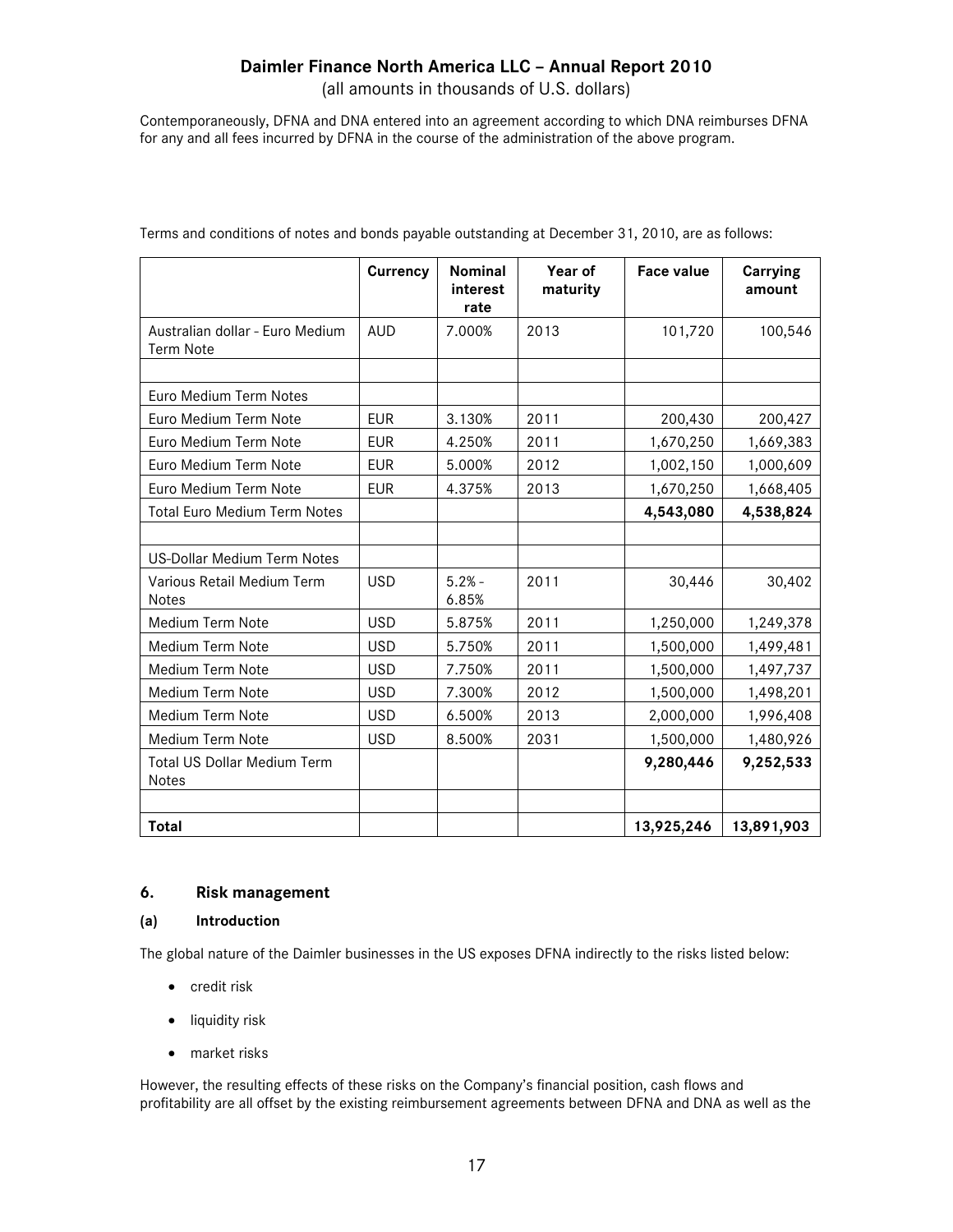(all amounts in thousands of U.S. dollars)

unconditional guarantee issued by DAG for DFNA's outstanding notes and bonds. As a result, the Company is exposed to DNA's, and indirectly to its ultimate parent DAG's, intent and ability to effect the repayment of these receivables and honor the unconditional guarantee.

This note presents information about the Company's exposure to each of the above risks, and the objectives, policies and processes for measuring and managing risk. As part of its policies and processes for managing and measuring, if necessary, these risks, the Company monitors DAG's liquidity position. DAG's financial statements are publicly available.

Debt ratings are an assessment by the rating agencies of the credit risk associated with DAG and are based on information provided by DAG or other sources. Lower ratings generally result in higher borrowing costs and reduced access to capital markets. Standard & Poor's Rating Services ("S&P"), Moody's Investors Service, Inc. ("Moody's"), Fitch Ratings Ltd. ("Fitch") and DBRS rate DAG's commercial paper (short-term) and senior unsecured long-term debt (long-term). DAG's ratings as of December 31, 2010 were as follows:

|                 | S&P  | Moody's | <b>Fitch</b> | <b>DBRS</b> |
|-----------------|------|---------|--------------|-------------|
| Short-term debt | A-2  | P-2     | F2           | $R-1$ (low) |
| Long-term debt  | BBB+ | A3      | BBB+         | (low)<br>A  |

## **(b) Risk management framework**

DFNA applies the guidelines established by its ultimate parent company, DAG, and when necessary, establishes its own guidelines unique to the transactions of the Company. The guidelines are established for risk controlling procedures and for the use of financial instruments, including a clear segregation of duties with regard to operating financial activities, settlement, accounting and controlling of financial instruments. The guidelines upon which the Company's risk management processes are based are designed to identify and analyze these risks, to set appropriate risk limits and controls and to monitor the risks by means of reliable and up-to-date administrative and information systems. The guidelines and systems are regularly reviewed and adjusted to changes in markets and businesses.

### **(c) Credit risk**

Credit risk is the risk of financial loss to the Company if a counterparty to a financial instrument fails to meet its contractual obligations. It encompasses both the direct risk of default and the risk of a deterioration of creditworthiness as well as concentration risks.

The Company's assets consist entirely of receivables from DNA. As a result, the Company is exposed to DNA's, and indirectly to its ultimate parent DAG's, intent and ability to effect the repayment of these receivables. The maximum exposure to credit risk at the reporting date from receivables is equal to the carrying amount, which is equal to the total assets of the Company. As part of its policies and processes for managing and measuring, if necessary, the Company's exposure to credit risk, the Company monitors DAG's liquidity position.

### **(d) Liquidity risk**

Liquidity risk is the risk that the Company will encounter difficulty in meeting obligations associated with its financial liabilities.

Liquidity risk encompasses the risk that a company cannot meet its financial obligations in full when due. DFNA's source of liquidity is its external borrowings. The funds are primarily used to finance working capital and capital expenditure requirements as well as the cash needs of the lease and financing business of the DNA subsidiaries.